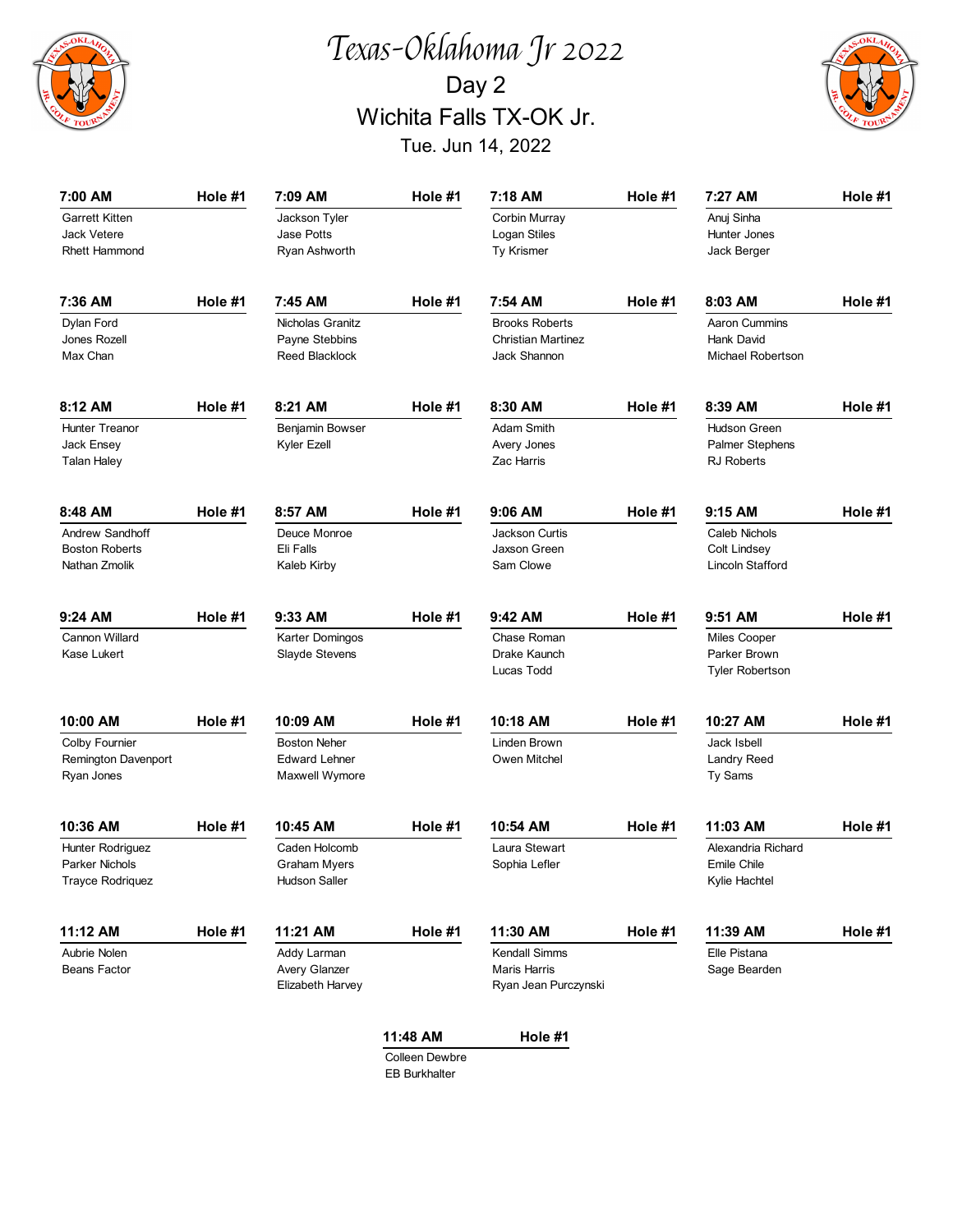

## Texas-Oklahoma Jr 2022 Day 2 Champions at Weeks Park TX-OK Jr. Tue. Jun 14, 2022



| 7:00 AM                                                      | Hole #1 | 7:09 AM                                                         | Hole #1 | 7:18 AM                                                         | Hole #1 | 7:27 AM                                                            | Hole #1 |
|--------------------------------------------------------------|---------|-----------------------------------------------------------------|---------|-----------------------------------------------------------------|---------|--------------------------------------------------------------------|---------|
| Carter Halencak<br>Hank Germany<br>Jace Black                |         | Aidan Foley<br>Kade Burton<br><b>Reece Harris</b>               |         | <b>Brady Mann</b><br>Cody Edwards<br>Evan Dietrichson           |         | Cole Waymire<br>Mitchell Kalka<br>Owen Morris                      |         |
| 7:36 AM                                                      | Hole #1 | 7:45 AM                                                         | Hole #1 | 7:54 AM                                                         | Hole #1 | 8:00 AM                                                            | Hole #1 |
| <b>Baylor Bostick</b><br>Evan Kelley<br><b>Tanner Carter</b> |         | <b>Brandon Lee</b><br>Sam Morris<br><b>Wil Spillers</b>         |         | <b>McKane Kiser</b><br>Nathan Nelson<br><b>Nick Picardo</b>     |         | <b>Bradley Knodle</b><br>Finn Rankin<br>William Sample III         |         |
| 8:09 AM                                                      | Hole #1 | 8:18 AM                                                         | Hole #1 | 8:27 AM                                                         | Hole #1 | 8:36 AM                                                            | Hole #1 |
| Hayden Nitz<br>Luke Blackwell<br>William Hayen               |         | Cayden Dunaway<br><b>Justus Davis</b><br>Marcelo Sanchez-Lara   |         | Chase Williams<br>Jackson Malone<br>Jaxon David                 |         | <b>Bryce Womack</b><br>Collin Moody<br>Tag Ensey                   |         |
| 8:45 AM                                                      | Hole #1 | 8:54 AM                                                         | Hole #1 | 9:03 AM                                                         | Hole #1 | $9:12$ AM                                                          | Hole #1 |
| Jackson Baughman<br>Kendrick Hoster<br>Wil Beaver            |         | Chase Allison<br>Drew Ivie<br>Kase Spivey                       |         | Conner Cryer<br>Maddox Mallard<br>Ryan Tucker                   |         | Caleb White<br>Jackson Bade<br><b>Trevor Melton</b>                |         |
| 9:21 AM                                                      | Hole #1 | 9:30 AM                                                         | Hole #1 | 9:39 AM                                                         | Hole #1 | 9:48 AM                                                            | Hole #1 |
| <b>Bryce Hoech</b><br>Caden Stevens<br><b>Hunter Gossett</b> |         | Konner Iglehart<br>Logan Grace<br><b>Merrett Boyles</b>         |         | Caden Cawvey<br><b>Colton Carson</b><br>Cooper Hardison         |         | Abe Rozell<br><b>Christian Campbell</b><br><b>Coleton Sizemore</b> |         |
| 9:57 AM                                                      | Hole #1 | 10:06 AM                                                        | Hole #1 | 10:15 AM                                                        | Hole #1 | 10:24 AM                                                           | Hole #1 |
| <b>Beau Perry</b><br>Bo Rozell<br>Eric Hudson                |         | <b>Bray Davis</b><br>Carter Ray<br>Jordan Bradfield             |         | Caden Law<br>Dylan Ivey<br>Reid Ashworth                        |         | Jacob Yarbrough<br>Jake Milligan                                   |         |
| 10:33 AM                                                     | Hole #1 | 10:42 AM                                                        | Hole #1 | 10:51 AM                                                        | Hole #1 | 11:00 AM                                                           | Hole #1 |
| Cooper Sheppard<br>Jathan Reed<br>Justin Bachert             |         | John Perez<br>Luke Boguski<br>Parks Gill                        |         | Cy Egenbacher<br>Gunner Hamon<br>Raymond Cable III              |         | Kaige Daughrity<br>Landry Rogers<br><b>Tanner Dorsey</b>           |         |
| 11:09 AM                                                     | Hole #1 | 11:18 AM                                                        | Hole #1 | 11:27 AM                                                        | Hole #1 | 11:36 AM                                                           | Hole #1 |
| Boo Moerschell<br>Kade Dennis                                |         | <b>Bryce Meier</b><br>Davis Jones<br>Ryan Roudon                |         | Cooper Jensen<br>JJ Walsh<br>Kooper Doucet                      |         | Brayden Hernandez<br>Kaden Crocetti<br>Tanner Larsen               |         |
| 11:45 AM                                                     | Hole #1 | 11:54 AM                                                        | Hole #1 | 12:03 PM                                                        | Hole #1 | 12:12 PM                                                           | Hole #1 |
| Charlee Thacker<br>Lily Stanton<br>Natalie Blonien           |         | Christie Jones<br><b>Riley Samrow</b><br><b>Rylie Rodriguez</b> |         | <b>Addison Furtick</b><br><b>Emerson Purcell</b><br>Haylee Deen |         | Ella Barton<br>Ellie Shirley<br>Hannah Nimmo                       |         |
| 12:21 PM                                                     | Hole #1 | 12:30 PM                                                        | Hole #1 | 12:39 PM                                                        | Hole #1 | 12:48 PM                                                           | Hole #1 |
| Braylee Jo Foster<br>Ky Ambria Acy<br>Madison Wert           |         | Alyssa Stewart<br>Kodi Nolen<br>Samara Setiadarma               |         | Allie Wilson<br>Sydney Kincade<br><b>Talyssa Griner</b>         |         | Hailey Richard<br>Makayla Smith<br>Tori Gardner                    |         |